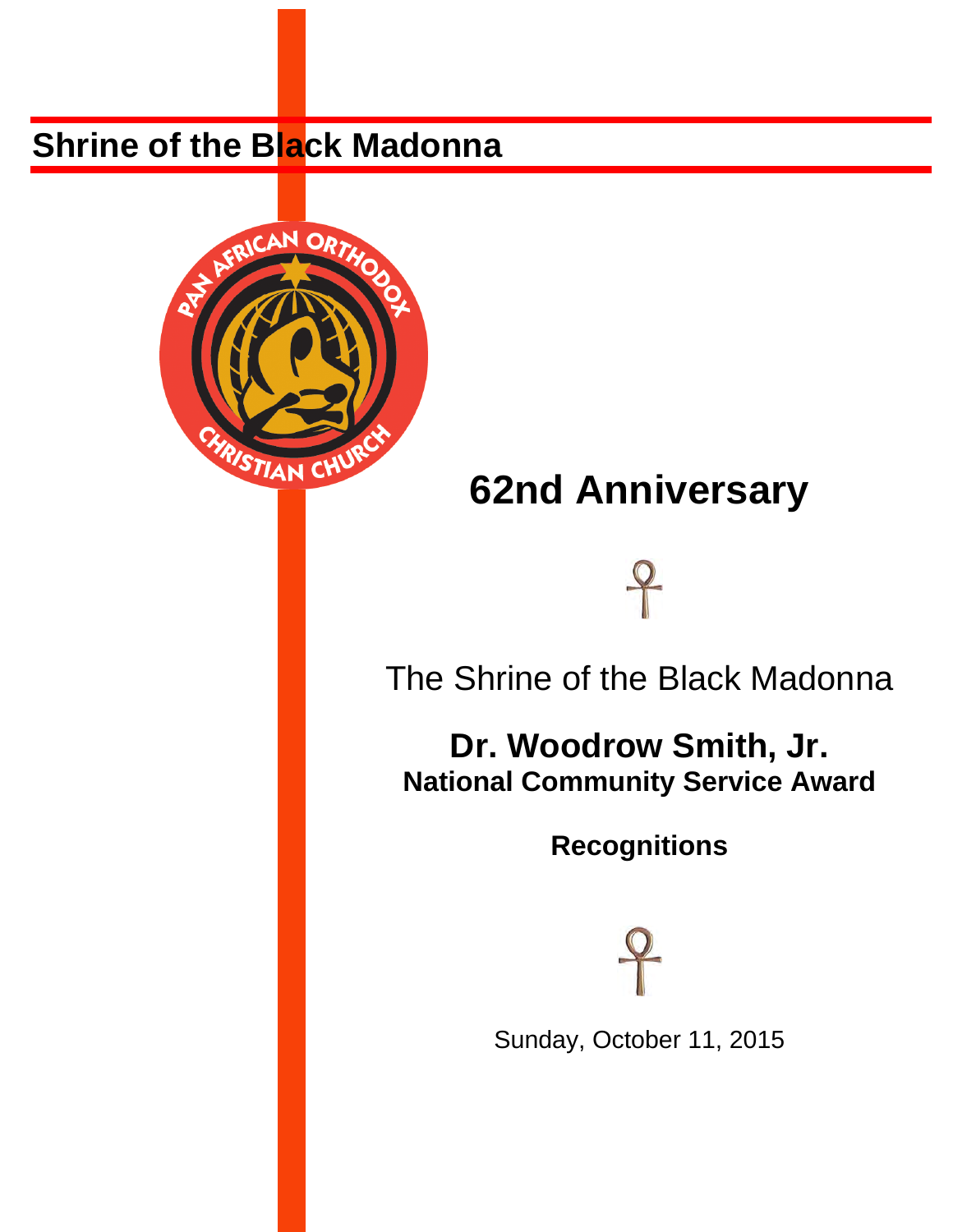## **The Shrine of the Black Madonna**

### **Dr. Woodrow Smith, Jr. National Community Service Award**



Cardinal Aminifu Waganga (Dr. Woodrow Smith Jr.) served the Nation in ways too numerous to count, and with a depth of care, excellence, and impact that has been unsurpassed in the annals of our church's 62 year history. In every region in which he served, Cardinal Aminifu became nothing short of a legend for the positive and lasting impact he left upon the people with whom he interacted. So great and so long and so consistent and so dedicated was Cardinal Aminifu's service that it is only fitting that the National Service Award given out by the Pan African Orthodox Christian Church be named in his honor.

**\_\_\_\_\_\_\_\_\_\_\_\_\_\_\_\_\_\_\_\_\_\_\_\_\_\_\_\_\_\_\_\_\_\_\_\_\_\_\_\_** 

The tangible expression of an individual's Christian faith can be measured by the difference one makes in the world with their life. This sentiment was express by Martin Luther King when he said, "Service is the rent we pay for the space we occupy." As a fellowship laboring to make our church a force for good in the world, we in the Shrine of the Black Madonna believe service is the highest praise. Rooted in the belief in the equality of souls, we are dedicated to creating a world where the divine value of all human beings is accepted, respected and protected. While all our members are urged to be involved in community service, there are some who by their exemplary service have distinguished themselves and profoundly enhanced our ministry. Therefore, these shining examples of service have been selected for recognition and appreciation during our Anniversary Month as a celebration of our mission and tradition. Recipients of this award exemplify the words of our founder and first Holy Patriarch, Jaramogi Abebe Agyeman, "Everything I have done with my life, I did because I was a Christian."

### **We are proud of their accomplishments and hold high their example.**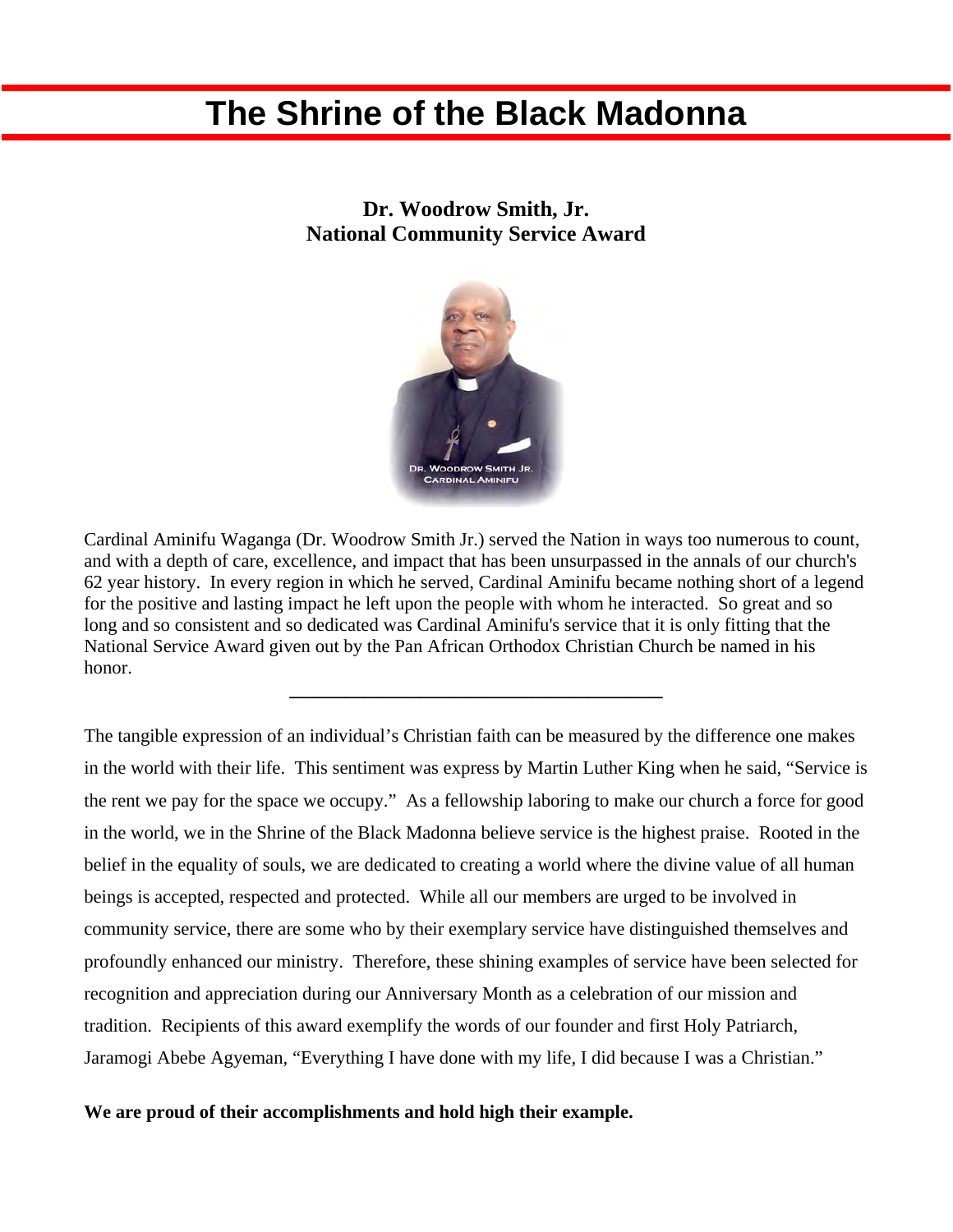### **Sister Amal**

**Cherolyn Rosemary "Amal" Muhammad** was born in New York City where she attended high school and graduated in 1961. She moved to Detroit that same year. Amal met and married Brother Kamasi a few years later and raised two children, Saida and Shara.



 Amal received a Bachelor of Science degree in Medical Technology from Mercy College and later a Master's Degree in hospital administration from Central Michigan University. She joined the Shrines of the Black Madonna in 1973. Amal was a member of the choir, one of the choir directors and a member of the creative worship team. In 1984 she started her travels. Amal traveled to West Africa visiting Ghana, Senegal and Nigeria. Because of her love for Africa, when she had an opportunity to volunteer and work with the African World Expo she said yes. The purpose of the expo was to help promote business between Africans and

African Americans. This was an annual event and she worked with the committee for several years.

1991 found her working in Saudi Arabia as supervisor over the chemistry & serology departments at the military hospital in Tabuk, Kingdom of Saudi Arabia. She lived, worked and taught laboratory science to members of the military for 2 years. While living in Saudi Arabia she organized the 'expat' community around events that supported the African, African American and Caribbean cultures. She traveled throughout Saudi Arabia including Jeddah and Mecca. She also traveled to Jordan, Turkey, Egypt and England, fulfilling one of her lifelong dreams. She returned to the United States in 1993.

Later in the 1990's she worked on a committee that brought African Chiefs and Queen Mothers to the United States on a tour. The tour marked the beginning of Fihankra. The purpose of Fihankra was to establish a link by which African Americans could obtain land in Africa, at no cost. She was enstooled as one of the chiefs in the US. As a performer Amal danced with Ali Abdullah's African dance troupe and sang with Hakamma, women poets, historians and musicians group. She performed at many community events.

Although the Shrine taught her to love black people, Amal needed to go deeper to find that love for herself. In her search she was introduced to the Landmark forum. This body of work started her on an inward journey. In the Shrine she learned who she was as a black women and the landmark forum opened her eyes to how powerful she was as a human being. Out of her participation with landmark she started the "Goddess Circle". The circle is a place for women to come together, using their spiritual tools to make their lives better. The circle is open to all women.

In 1999 she was introduced to the Circle of Light Ministry and in 2003 became a ministerial student. As a student she traveled to Peru, and Egypt. Under the tutelage of Carolyne 'Isis" Fugua, she studied, spiritual principles, universal laws and the use of 'A Course in Miracles' as a guide to living a life of miracles. As a student of the circle of light, part of her training was to give selfless service. She volunteered with gleaners, focus hope, forgotten harvest, the DRM and the Ronald McDonald house. She gathered clothes and donated them to the Covenant House. She is presently Treasurer of the UCC women of the DMA, treasurer and active member of the Women of Nia, the women's ministry group, treasurer and active member of the Shrine choir and treasurer and active member of IFG#2.

What she learned in her studies and her travels was how important women are in God's plan. Amal's life journey has taken her from a feeling of worthlessness to being a STAND for every woman realizing their full potential. She believes that when each woman reaches their full potential, it will positively impact their families, their community and the energy on the planet.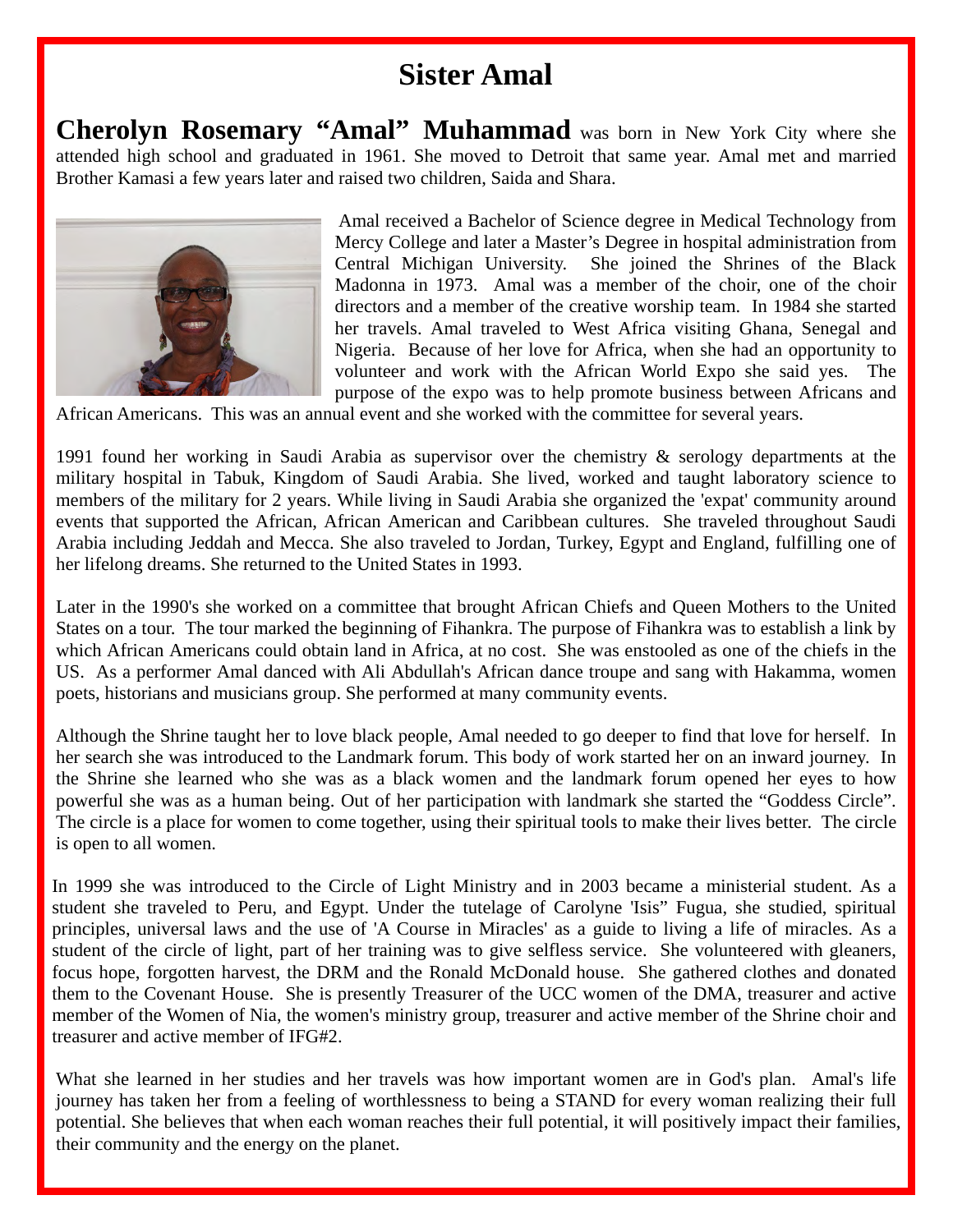### **Reverend Ifetayo**

### **Sharion "Ifetayo" Asabi Brown** is the Chief Operating Officer of the Pan-African Orthodox



Christian Church, Chair of the Board of Directors of the BCN National Training Center, and National Advisor to the Pan African Orthodox Christina Church Women of Worship Ministry. A member since 1980, Ifetayo has served in many leadership roles at Shrine 9, Atlanta (14 years) and Shrine #1 (Detroit, since 1994). In 2001, Ifetayo was appointed Chief Executive Officer of Shrine #1- the first female to hold the position. Also, she served as the National Chair of the PAOCC 60th Anniversary Synod 2013.

Professionally, Ifetayo has been working in the field of education for over 20 years, serving in both volunteer and professional capacity. She began her work in education serving as Group Leader, Mtoto House Parent, and Youth Director, Shrine 9's Alkebu land Academy in Atlanta, Georgia. Shortly after relocating to Shrine 1 in Detroit, Ifetayo began working as a corporate technology trainer, conducting workshops for Fortune 500 companies, local, state, federal agencies in metro Detroit. She has served as a program manager at Detroit Public Schools Breithaupt Career Technical Center, Business Systems Analyst, ABM-AMRO, Troy, Michigan, Visiting Professor, Marygrove College Graduate School of Education, Adjunct Professor, Wayne State University College of Education, and Education Consultant/Mentor, Teachscape. Ifetayo has also facilitated numerous workshops nationally on topics related to educating urban youth, effective integration of technology in educational settings, and educating the '"*whole child".* Ifetayo is also the Chief Operating Officer of Ifoma Enterprises, LLC, a Real Estate Investment and Management Company, located in Atlanta, GA.

For the last 14 years, Ifetayo has served as Chief Operating Officer for an educational management company in Detroit, Michigan (Evans Solutions, Inc.). In her current role she is responsible for the day-to-day operations of a multi-million dollar organization, 100+ employees, whose mission is to provide effective – targeted educational services to youth outside the educational mainstream.

Ifetayo's volunteer/community service include serving as a mentor to aspiring teacher leaders and school administrators locally, nationally, and internationally; providing an opportunity for her to help mold and shape the future of education with a special emphasis on preparing the next generation of school leaders to effectively lead urban schools and educational entities. She also mentors young high school females providing support and assistance to ensure academic success. She is an advocate for equal access to quality educational opportunities for adjudicated youth and for quality educational programming within juvenile justice settings. Ifetayo strongly believes that "demography **does not and should not** determine one's destiny."

A proud graduate of a historic black college (Tuskegee Institute) Ifetayo holds a Bachelors Degree in Biology, a Master's Degree in Instructional Technology (emphasis on interactive technologies), and has completed all coursework in pursuit of a PhD in Curriculum and Instruction at Wayne State University. Advanced/specialized studies include Harvard University's Graduate School of Business (Social Entrepreneurship) and Harvard's Graduate School of Education (Urban School Leadership). Ifetayo's current "passion" is carrying out the mission of her non-profit, *The Blessing Table*, a 501 (c)(3) formed in honor of her beloved father, who's mission is to provide micro grants and loans to **aspiring social entrepreneurs** and **first generation post secondary minority students**. In 2014, Ifetayo started a new business venture, AIS Services, a turnaround management group, specializing in and dedicated to closing the achievement gap for minority students by providing quality, "wholistic" educational programming and efficient and effective school operations necessary to *"turn around"* our country's lowest performing schools, with a special emphasis on redesigning way educational institutions *"support"* their lowest performing schools. She serves as Chief Innovation Officer.

An avid gardener and "busy body", Ifetayo is always searching for new growth opportunities both professionally and personally. She is married to the love of her life, Mwalimu Diallo Brown, and enjoys life with her immediate family-Nkenge, Isoke, Mannie, Nay'Kah - and extended church family (members of Shrine of the Black Madonna), where she currently shares her talents and skills at Shrine 1- Detroit and Shrine 9- Atlanta).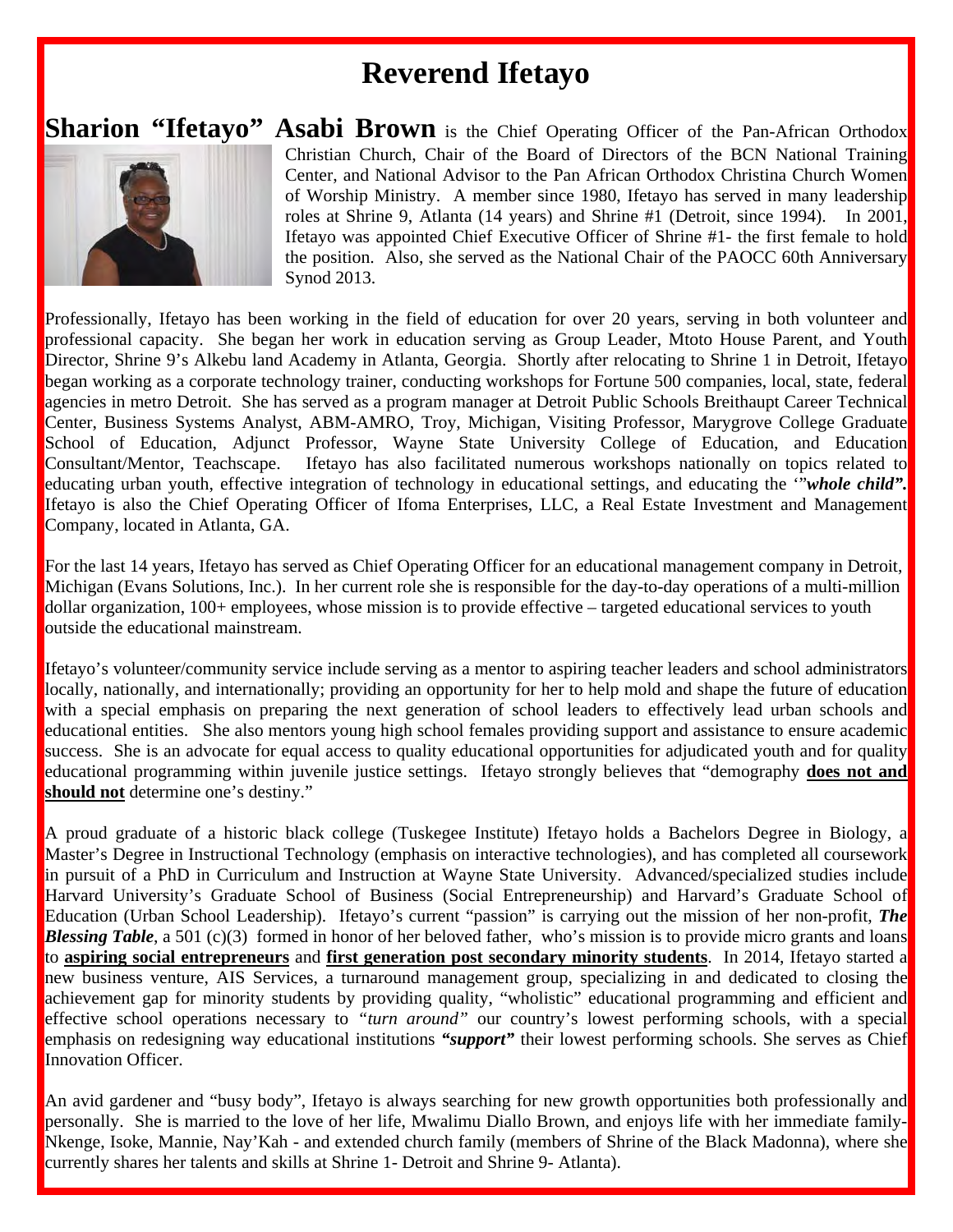### **Brother Jomo**

### **Wallace M. "Jomo" Ribbron** was born August 10, 1929 to Nathaniel and



Evelyn Ribbron in Detroit, Michigan. He has been married to Emma "Makini" (Morris) Ribbron for 57 years. Believing that "nothing is more sacred than the Liberation of Black People", he joined the Nation in 1972, choosing to be reborn as "Jomo" which means "burning spear."

Brother Jomo built a career in government, education, agriculture and music. Considered by many to be a modern-day "George Washington Carver", he has served as a leader in the community and mentor to many young people by promoting collective work, responsibility and

self-determination. A case in point: in the early 1970's when Detroit Public Schools first desegregated, Brother Jomo's eldest son, Oginga Kali (David) and three other young men sought his counsel on how to include culturally-relevant studies in the high school curriculum and how to achieve full inclusion for Black students in extra-curricular activities. Under his guidance, they presented their case to the school authorities and prevailed, affecting lasting change in how the school was run. This experience set the stage for the leadership positions these young men

would eventually attain. Besides the late Col. Oginga Kali, the three young men are now known as General Chiri Karega, Maj./Rev. Judas Molokai and Jaramogi Menelik Kimathi.

Brother Jomo was a leader in the Boy Scouts, provided after-school tutoring in math and science, and was active in 4-H Youth Programs. These efforts were important to Jomo because they built the pride and self-confidence in our



youth necessary to restore our people to a greatness damaged by American slavery and oppression.

With Brother Thomas Sykes, Jomo started a food co-op in the early 1970s that served hundreds of families in the church and community, demonstrating how cooperative economics benefits all. Jomo is also the founder of R.S.T.S Scientific Services which laid the foundation for entrepreneurial ventures started by his children and grandchildren, including RSTS Pest Control, Watchmen in the Night Security Services, r&rReproductions Media Services and Stellaleo Photography.

Jomo is a voracious reader - his house has more books than many libraries! A jazz pianist, he was the pianist at Shrine of the Black Madonna #3 and he taught many how to play as well.

Jomo's faith is born anew in each generation. It will live on through his children, grandchildren and the many lives he has influenced and continues to touch today.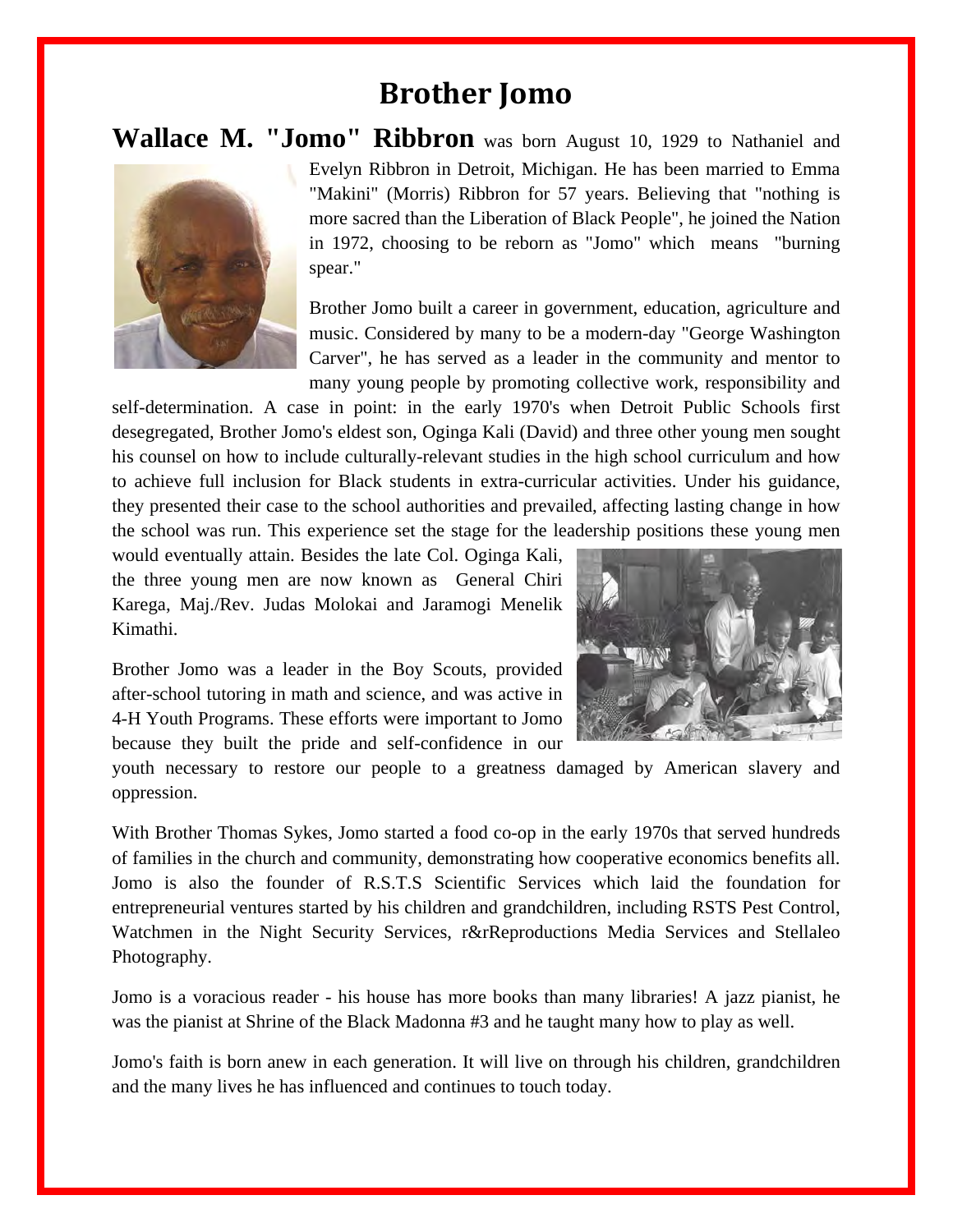### **Sister Nzingha**



### **Nzingha M. Masani-Manuel** was born in Detroit,

with a fraternal twin sister, Janet White on January 30, 1956. Her loving, committed parents, Lonnie M. Spight and Marion Rivers Spight, are now ancestors. Nzingha has three brothers, and a dear brother-friend, Paul Lee, a historian. At the age fourteen, Nzingha was a volunteer for many local political campaigns: Senator Basil Brown, US Congressman John Conyers, Mayor Robert Blackwell and even Governor William Milken. She was a frequent visitor to Shrine #1;

and, decided to join September 1998. This was in the midst of a Recall Campaign of Mayor Dennis Archer. The National Association of Advancement of Colored People was introduced to Nzingha as a teenager by Mr. James Sephers. She would accompany him almost every Saturday, for meetings throughout Michigan. Mr. Sephers was the motivation for Nzingha's desire to become a Precinct Delegate for Highland Park. At the young age of twenty, she competed and held the position for many years. Nzingha was also very active in the 14<sup>th</sup> Congressional Democratic District. She volunteered for numerous phone banks; helped organized many successful political campaigns: and many U.S. Presidential Elections. Nzingha was the Senior Assistant Staff and Director for Community Affairs, for the former Wayne County Chairman Arthur Blackwell II. Nzingha has travelled to Washington DC, for the Congressional Black Caucus 1987. In 1988 she participated in the National Democratic Convention in Atlanta, Georgia, when Rev. Jesse Jackson was a candidate for Office of President!

Nzingha has met and interacted with numerous black leaders, authors, historians across the country. She was an active member of Detroit's Black United Front and interacted with many noteworthy, black scholars. She loves reading black books, yoga, walking, weight training, healthy lifestyle, cooking, nature, African art and JAZZ! For many years she attended the National Black Holistic Retreat in beautiful Catskill Mountains upstate New York called and built by "Peg-Legs Bates". Dr. Betty Shabazz used to laugh and talk about her love for the City of Detroit, Shrine #1 and the legacy of Malcolm X. Nzingha has serve as a community activist to close down many drug houses organized by Bro Kwame Kenyatta in1980's and volunteer at Malcolm X School. Nzingha loves for her Nubian King Spirit mate' James Manuel her dear high school mate, her family, soul sisters, and all Shrine members everywhere!

For many years she has supported and continues to work with the Youth Deterrent Program, Nyame Nti (Tree of Love Prison Ministry), Great Water Village Ritual Society (GWVRS), Women's of Nia, African Liberation Day (ALD) Committee and many community meetings. We pray that this active servant, on her spiritual journey, continue to assist our village. Her daily moving prayer is "Almighty God, Our Creator, I open myself to You, I bow down to your Power And I'm lifted by Your Presence within me, God of the Black Nation, God of the Covenant, Cosmic Energy and Creative Intelligence, You go before me, You are behind me, all around me And within me. Thank you Lord"-Sis Sala Adams, my dear Kua/yoga teacher.